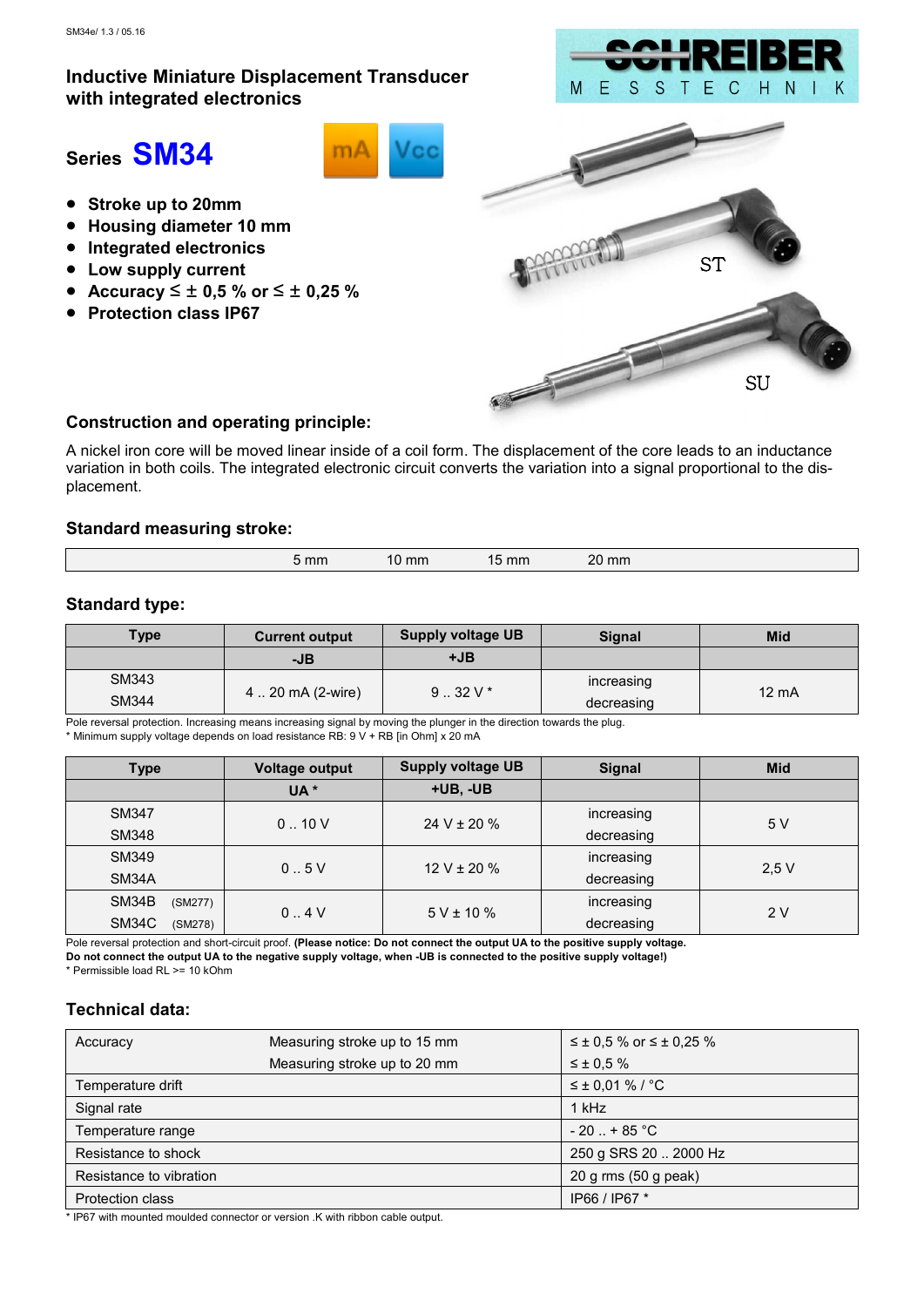| Voltage output | Typical supply current JB                           | Maximum supply current JB                         |
|----------------|-----------------------------------------------------|---------------------------------------------------|
| Type           | at $UB = nominal$ , $UA = maximal$ , $RL = 10$ kOhm | at $UB =$ maximal, $UA =$ maximal, $RL = 10$ kOhm |
| SM347 / SM348  | 8 mA                                                | $12 \text{ mA}$                                   |
| SM349 / SM34A  | 8 mA                                                | $12 \text{ mA}$                                   |
| SM34B / SM34C  | 4 mA                                                | 6 mA                                              |

Unless otherwise staded, all values are valid at 20°C ambient temperature and nominal supply voltage starting 10 minutes after switch-on.

## SM34 Standard:

| Stroke mm | $L1$ mm                 | $L2$ mm | $L3$ mm | mm |
|-----------|-------------------------|---------|---------|----|
|           | Plunger in mid-position |         |         |    |
|           | 35                      | 63      | 53      |    |
| 10        | 35                      | 76      | 64      | 40 |
| 15        | 35                      | 86      | 74      | 50 |
| 20        | 34                      | 90      | 74      | 53 |

#### SM34 .K



#### SM34 .S

(with connector M12) Core Ø 3 mm



# SM34 .T gauge type:

| Stroke mm | $L2$ mm | B <sub>1</sub> mm | <b>BM</b> mm            | Total travel mm |
|-----------|---------|-------------------|-------------------------|-----------------|
|           |         | Extended plunger  | Plunger in mid-position |                 |
|           | 73      | 23,5              | 18                      |                 |
|           | 86      | 36                | 22                      | 24              |
| 15        | 96      | 40                | 26                      | 28              |
| 20        | 100     | 38                | 25                      | 26              |





- $~\sim$  1 N (stroke 5 mm)
- $\sim$  2 N (stroke 10, 15 and 20 mm)